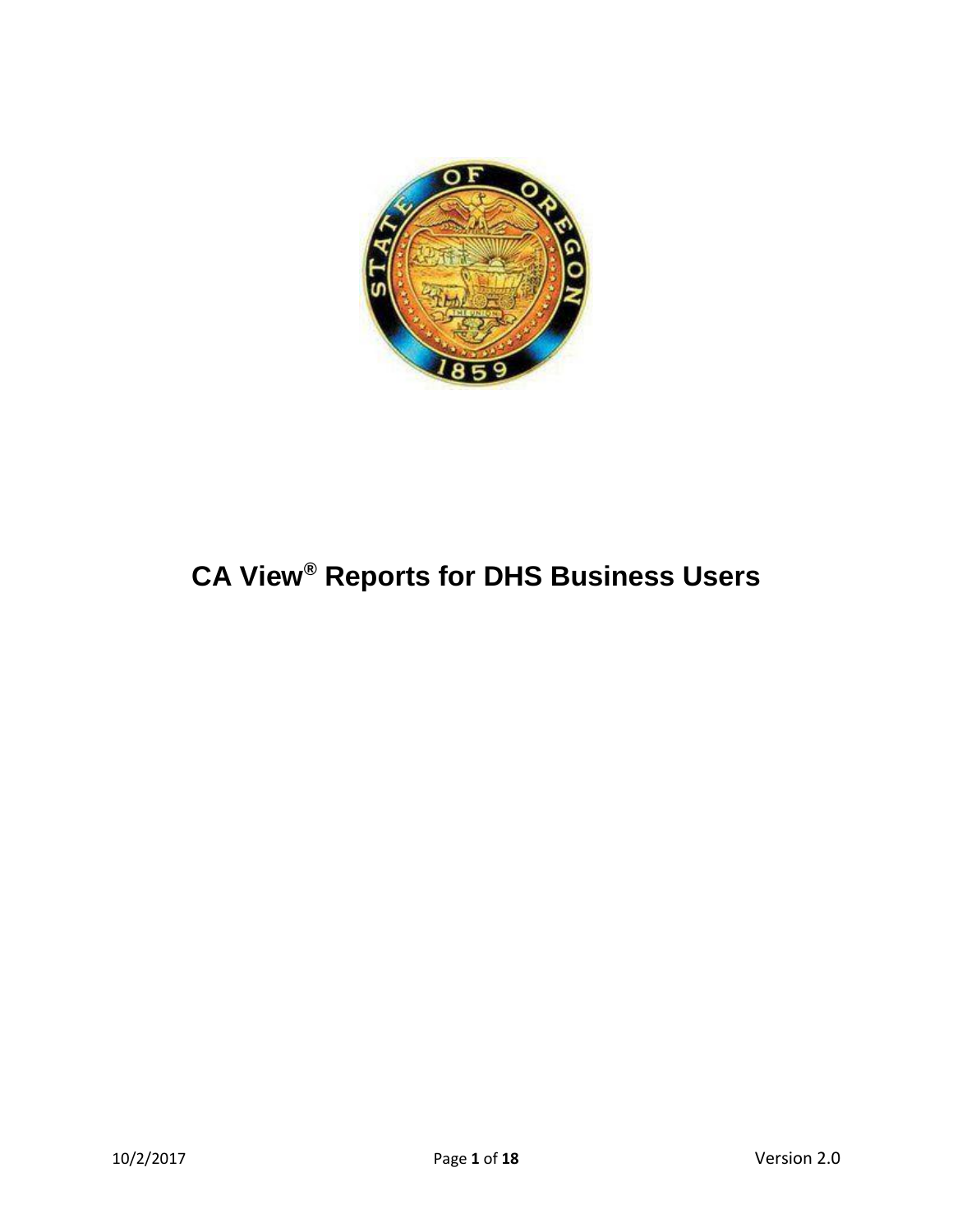# **Using CA View to Access / Print Reports**

## <span id="page-1-0"></span>**Scope**

This procedure is normally performed by business users needing to access production reports on the mainframe in CA View.

CA View is the replacement for ASG-ViewDirect/Mobius® software. Production reports will be immediately archived to CA View after they are produced.

# <span id="page-1-1"></span>**Guidelines**

This procedure is normally performed by users needing to access production reports on the mainframe using CA View. It is assumed that the user has access to the mainframe through CICS and to CA View.

**NOTE:** Use F1 (Help) key can be used to access Help within any screen.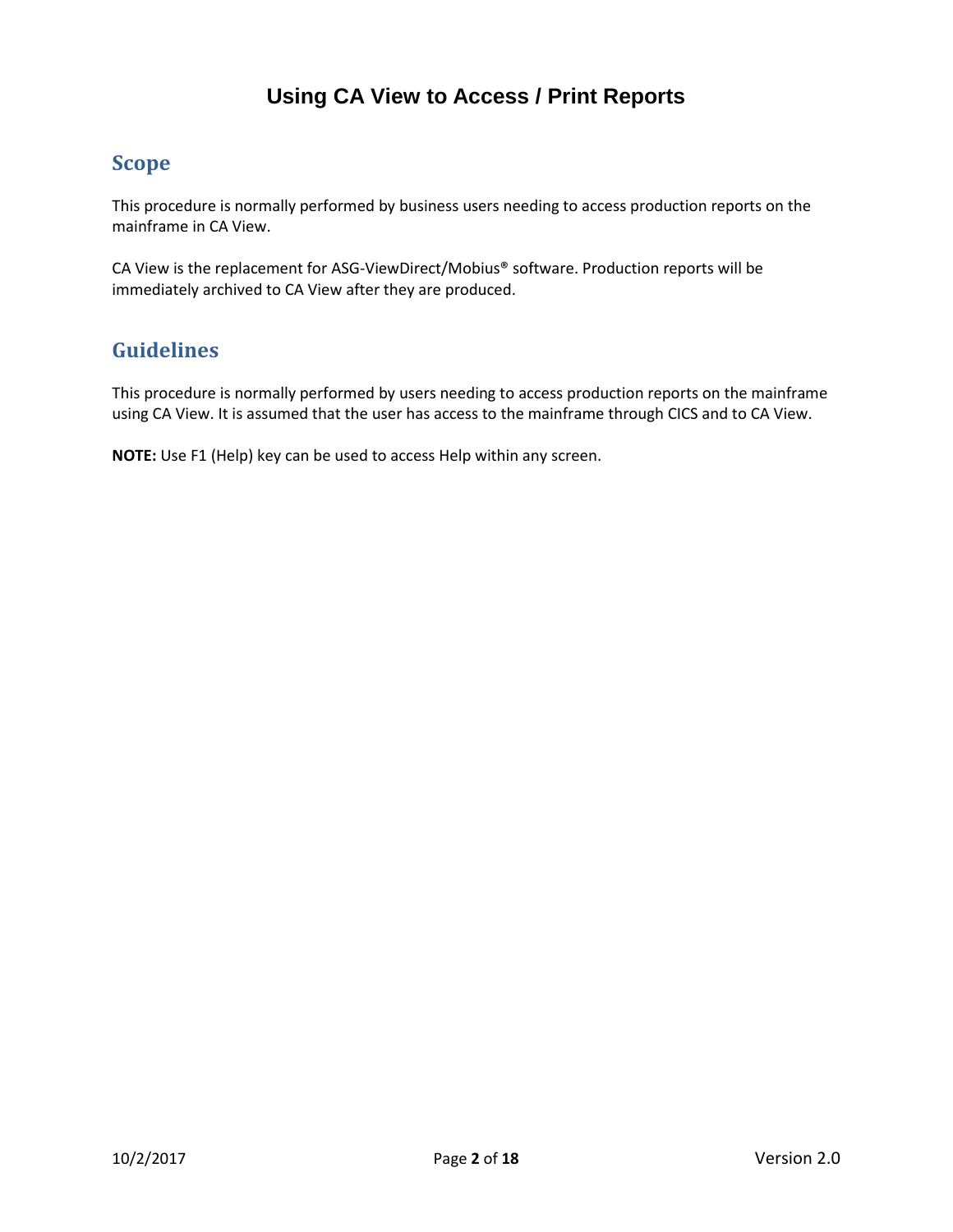# <span id="page-2-0"></span>**Table of Contents:**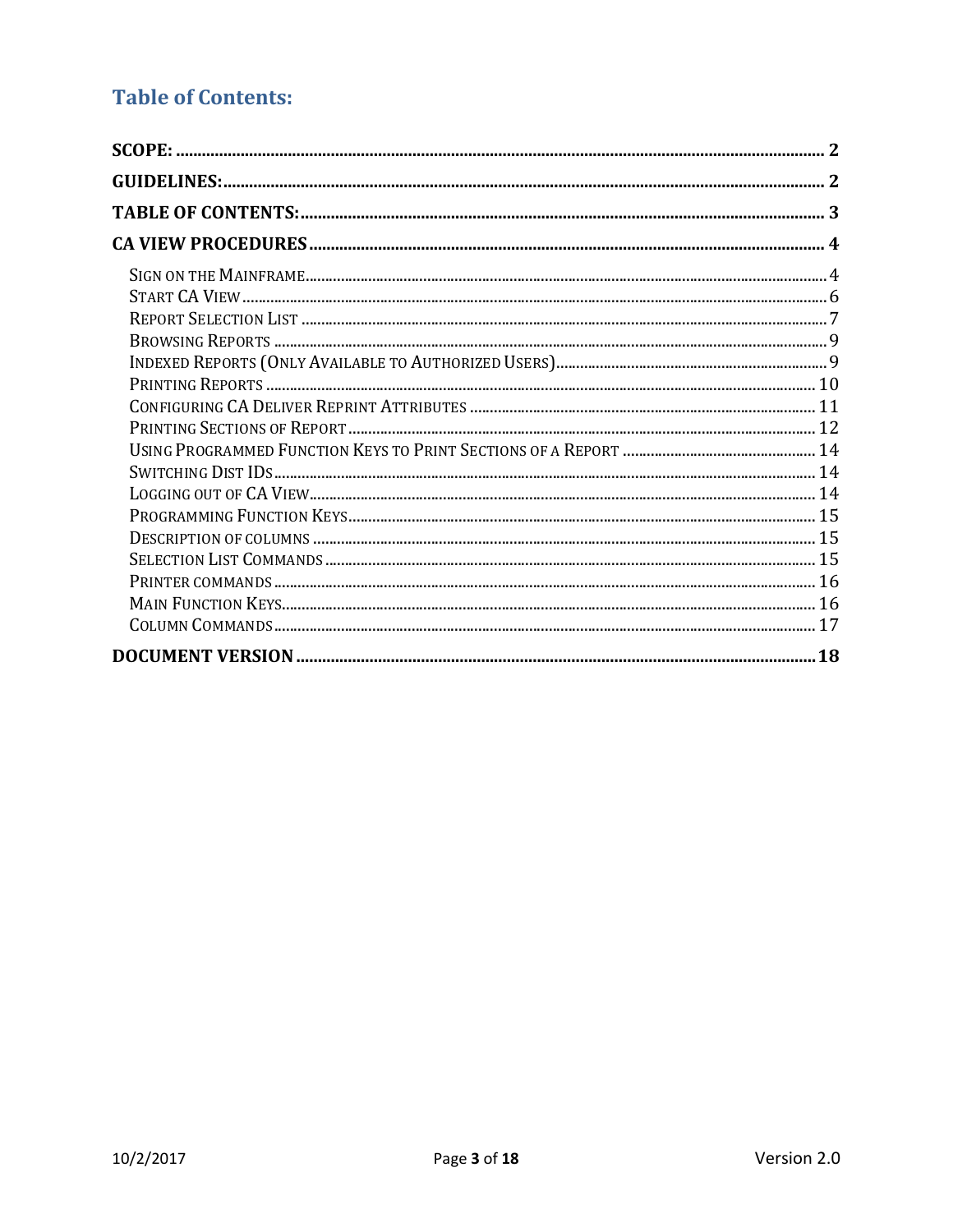## <span id="page-3-0"></span>**CA View Procedures**

CA View is software that runs on the mainframe to gather, store, and print reports. Production reports are immediately archived to CA View after they are produced. This software replaces RD2 (ASG-ViewDirect/Mobius®). Outputs are not compatible with DocumentDirect (for Windows®), it is replaced by CA Output Mgmt. Web Viewer.

#### <span id="page-3-1"></span>**Sign on the Mainframe**

- 1. Click your desktop icon to bring up the mainframe access screen (below).
- 2. Enter **G** to select production DHS GCICS and press Enter.

```
08:43:38 03/02/17 <OREGON DEPT OF HUMAN SERVICES> Terminal HTCPWMDQ
IP ADDRESS ::FFFF:10.1.6.54
HOSTNAME
   Access to this system is restricted to authorized users only.
 KEYWORD APPLICATION KEYWORD APPLICATION
 G - DHS GCICS A - DHS TSO
 T - DHS TEST CICS -
R - DAS ROSCOE -
O - DAS TSO K - DAS CICS
 W - DHS TRAINING M - DHS MCICS
 X - DAS SFMSAGCY Q - DOT ORNETACC
 Y - DAS SFMSTEST D - DAS SFMSTRN
Select ==> G
This system contains U.S. Government and State of Oregon information.
Unauthorized access, use, or modification of this system or of data contained
herein may constitute a violation of ORS 164.377, Title 18 of U.S. Code 2511,
or other applicable state or federal law. Violations may be subject to
penalties, fines or imprisonment. By logging into the system you acknowledge
that you are authorized by the State of Oregon to access the system and the
information contained within and consent to monitoring of your use of the
system. The State of Oregon may conduct monitoring activities without notice.
```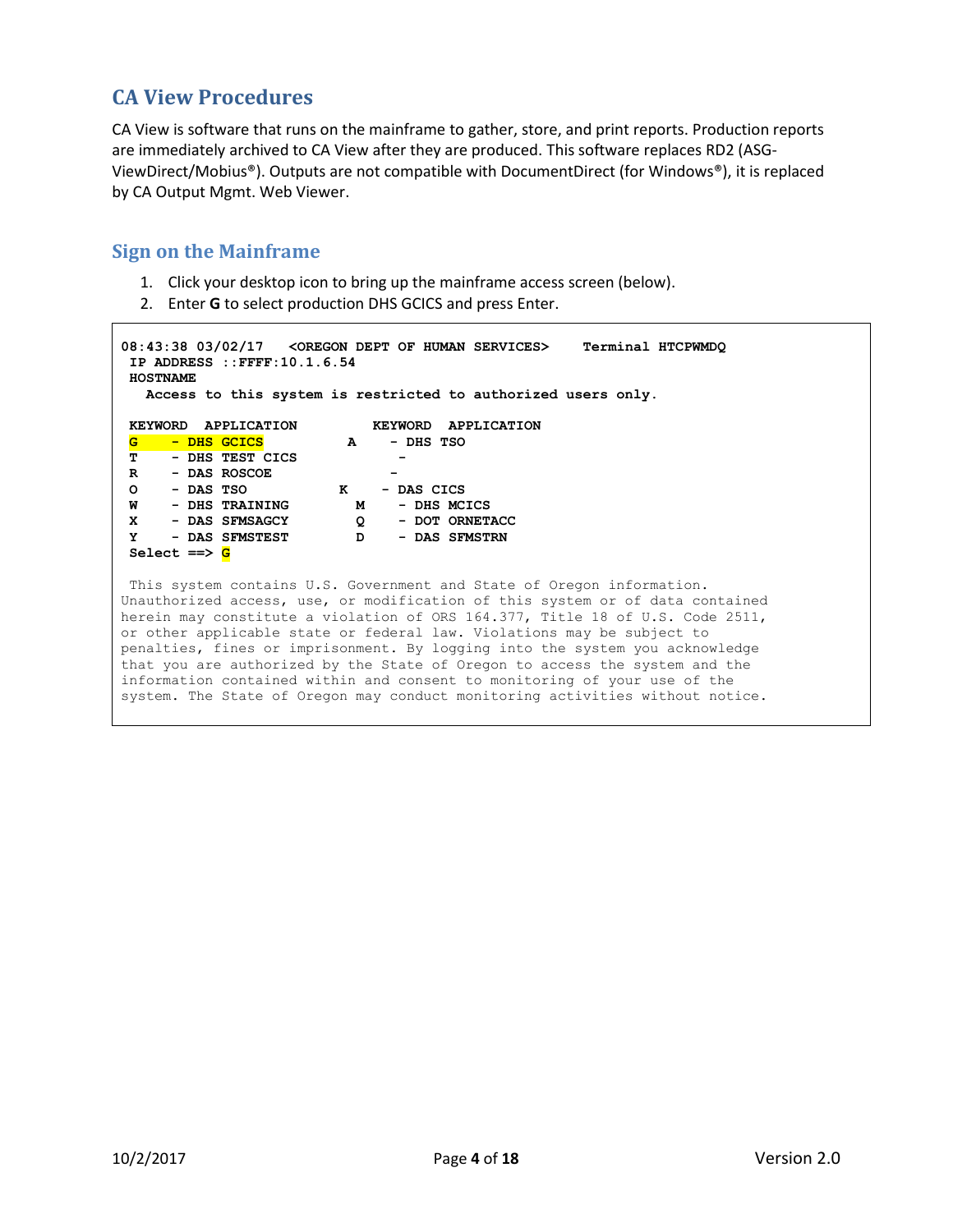3. Enter **CESN** to sign on to GCICS and press Enter.

#### CESN WELCOME TO GCICS 09:10:25 07/31/2017 YOUR TERMINAL IS W56V

IMPORTANT: DHS Password Policy states that the passwords will expire every 60 days. Passwords must be 8 characters, alphanumeric, and not a dictionary word.

Remote Oregon Access users must create a password that starts with a letter first and not a number.

For assistance contact your Sub-Administrator or the DHS Service desk.

The system may contain Government information, that is restricted to authorized users ONLY. Unauthorized access, use, misuse, or modification of this computer system or of the data contained herein or in transit to/from this system constitutes a violation of Title 18, United States codes, section 1030, and may subject the individual to Criminal and Civil penalties pursuant to Title 26, United States Code, Sections 7213, 7213A (the Taxpayer Browsing Protection Act) and 7431. This system and equipment are subject to monitoring to ensure proper performance of applicable security features or procedures. Such monitoring may

result in the acquisition, recording and analysis of data being communicated, transmitted, processed or stored in the system by a user. If monitoring reveals possible evidence of criminal activity, such evidence may be provided to Law Enforcement Personnel.

ANYONE USING THIS SYSTEM EXPRESSLY CONSENTS TO SUCH MONITORING

4. At the CICS SIGN-ON page, enter your **RACF ID** and **password**, and press Enter.

```
 CICS SIGN-ON
TYPE YOUR USERID AND PASSWORD:
     USERID ==> HXXXXXX
    PASSWORD ==> xxxxxxx
    LANGUAGE ==>
  NEW PASSWORD ==>
CLEAR=END
```
5. The SIGNON IS COMPLETE screen appears.

```
CRTKSNP : SIGNON IS COMPLETE
CRTKSNP : THIS ACCESS DATE AND TIME IS 17061/08:53:15
```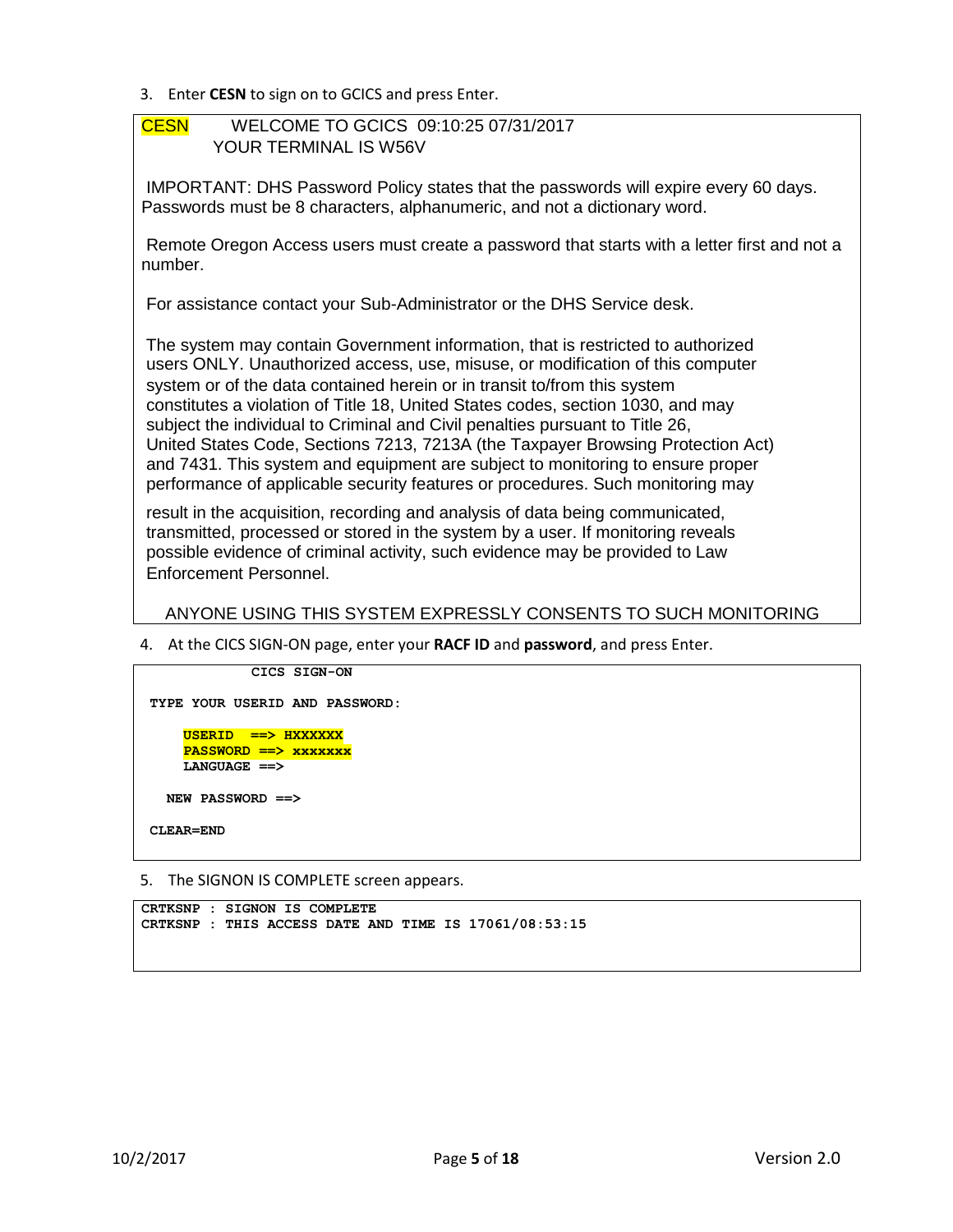## <span id="page-5-0"></span>**Start CA View**

- 1. Clear the screen (press Pause/Break)
- 2. Enter VWHR (add a space if you did not clear the screen.

```
vwhr SNP : SIGNON IS COMPLETE
CRTKSNP : THIS ACCESS DATE AND TIME IS 17207/08:28:06
```
CA View opens and displays the Distribution ID (Dist ID) associated with your RACF ID. This Dist ID controls the reports you can access. Security changes mean that you might not have access to reports that you once accessed through a group login. If you do not see or cannot access reports that you once used, check with your manager.

### **Primary Selection Screen**

The Primary Selection screen allows you to set the initial search parameters to find reports. You can search by Report ID (partial or entire name), by Copy (generation), and by date.

- Enter a report name or **\*** for all reports and select from **R (Report)** (recommended option)
- Search by **I (Index), IL (Index List)**, or **IR (Index Report**)
- Select by copy (generation dates on a report) or specific dates
- Locate the most recent copy of each report by leaving the **Previous Copy No.** field blank. Pressing F4 always brings you back to this screen.
- **ALL** in the **Previous Copy No.** to view historical versions of the report
- ALL in the Previous Copy No. field also allows you to view a date range of reports
- Switch to another Distribution ID by entering *MODE DIST ID* in the Command Line as shown in the screen below.

| CA View EXP -- Primary Selection for SYSZN.CVDG.OEDR -----  |
|-------------------------------------------------------------|
|                                                             |
| Command ===> MODE HXXXXX                                    |
|                                                             |
| Distribution ID ---> HXXXXX                                 |
|                                                             |
| Report ID ===> $\star$                                      |
| Select By $==> R$ (R, I, IL, or IR)                         |
| $Index Name \n==\n> \nValue \n==\n>$                        |
| $\Rightarrow$                                               |
|                                                             |
|                                                             |
|                                                             |
| Selection By Copy:                                          |
| Previous Copy No. $==>$ ALL (Enter 0 or blank for           |
| most recent copy, 1 for next                                |
| most recent copy, etc., or                                  |
| ALL for all copies.)                                        |
|                                                             |
| Selection By Date:                                          |
| From $==>$ (mm/dd/yyyy)                                     |
| To / No. of Days ===> $\qquad \qquad$ ( mm/dd/yyyy or nnn ) |
|                                                             |
| Enter END command to terminate this CA View session.        |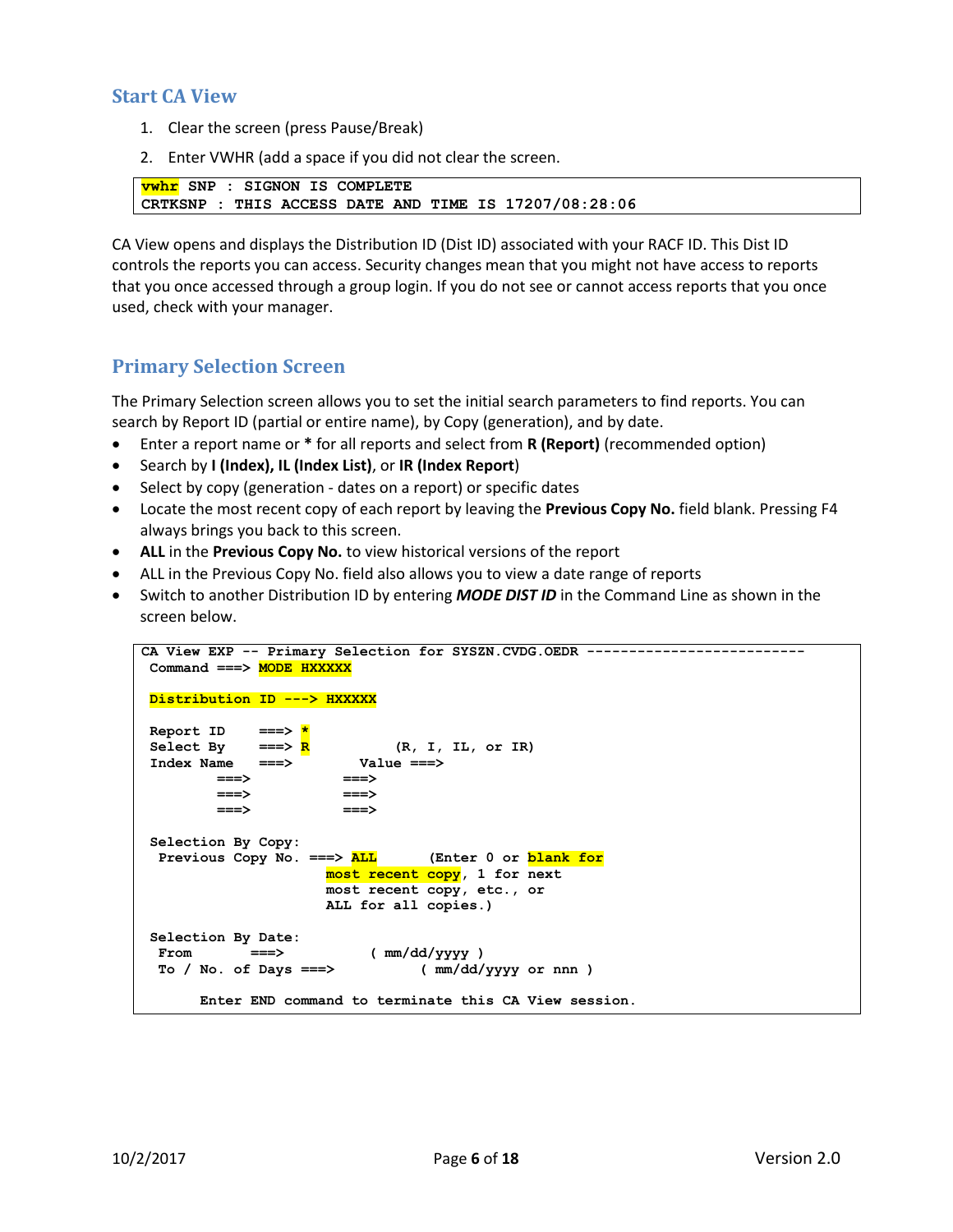Once you have made your selections press **Enter** to go to the Report Selection List. Asterisks appear as fields where you can enter additional search criteria. There are additional columns that appear off to the right side of the screen, press F11 to scroll right and F10 to scroll left. You can read more about [Descriptions](#page-14-3) of columns as well as the [Selection List Commands](#page-17-1) at the end of this document.

```
CA View EXPO ------------- Report Selection List ------------------------------
Command ===> Scroll ===> PAGE 
                            Arch Date Time Loc Lines Pages
Sel Report ID Description Arch Date<br>==> * * * * * * * * *
   WCM0086R-B CMS CHECK REGISTER BY CH 05/19/2017 22:40 PTAP 19 1
   WCM0125R-A DHR EB DAILY CHECK REGIS 05/19/2017 22:40 PTAP 73 5
   WCM0125R-B CMS DAILY CHECK REGISTER 05/19/2017 22:40 PTAP 862 56
   WCM0125R-C CMS MONTHLY CHECK REGIST 04/25/2017 22:38 PTAP 788962 13593
```
## <span id="page-6-0"></span>**Report Selection List**

You can browse a report by entering an **S** in the **SEL Column**. The screen below has some of the fields highlighted where you can enter search criteria. Below is a list of other options for locating reports in this screen.

```
CA View EXPO -------------- Report Selection List -----------------------------
 Command ===> Scroll ===> PAGE 
Sel Report ID Description Arch Date Time Loc Lines Pages
 = > \sqrt{WCM*} DHR* 05/19/2017
 s WCM0086R-B CMS CHECK REGISTER BY CH 05/19/2017 22:40 PTAP 19 1
   WCM0125R-A DHR EB DAILY CHECK REGIS 05/19/2017 22:40 PTAP 73 5
   WCM0125R-B CMS DAILY CHECK REGISTER 05/19/2017 22:40 PTAP 862 56
   WCM0125R-C CMS MONTHLY CHECK REGIST 04/25/2017 22:38 PTAP 788962 13593
```
- **Navigation**
	- o You can use F7 (Scroll Up) and F8 (Scroll Down) keys and F10 (Scroll Right) and F11 (Scroll Left) to view additional columns
- **In the Selection Column**
	- o Enter an **S** next to a report and press enter to [browse a report](#page-8-1)
	- o If you select a report that you do not have access to, a message stating *Authorization Failed* appears in the upper right corner. Check with your manager to verify your access if you have a business need.
- **Report ID Column**
	- o **You can Locate a specific Report ID** 
		- Enter an L with the *reportid* in the Command Line. The selected report now displays first and all other reports below it.
	- o **You can Search with a partial Report ID using the first 3 letters**
		- Tab to the Report ID field and
		- Enter the first three (3) letters followed an asterisk \*. A list of all reports that start with those 3 letters will appear.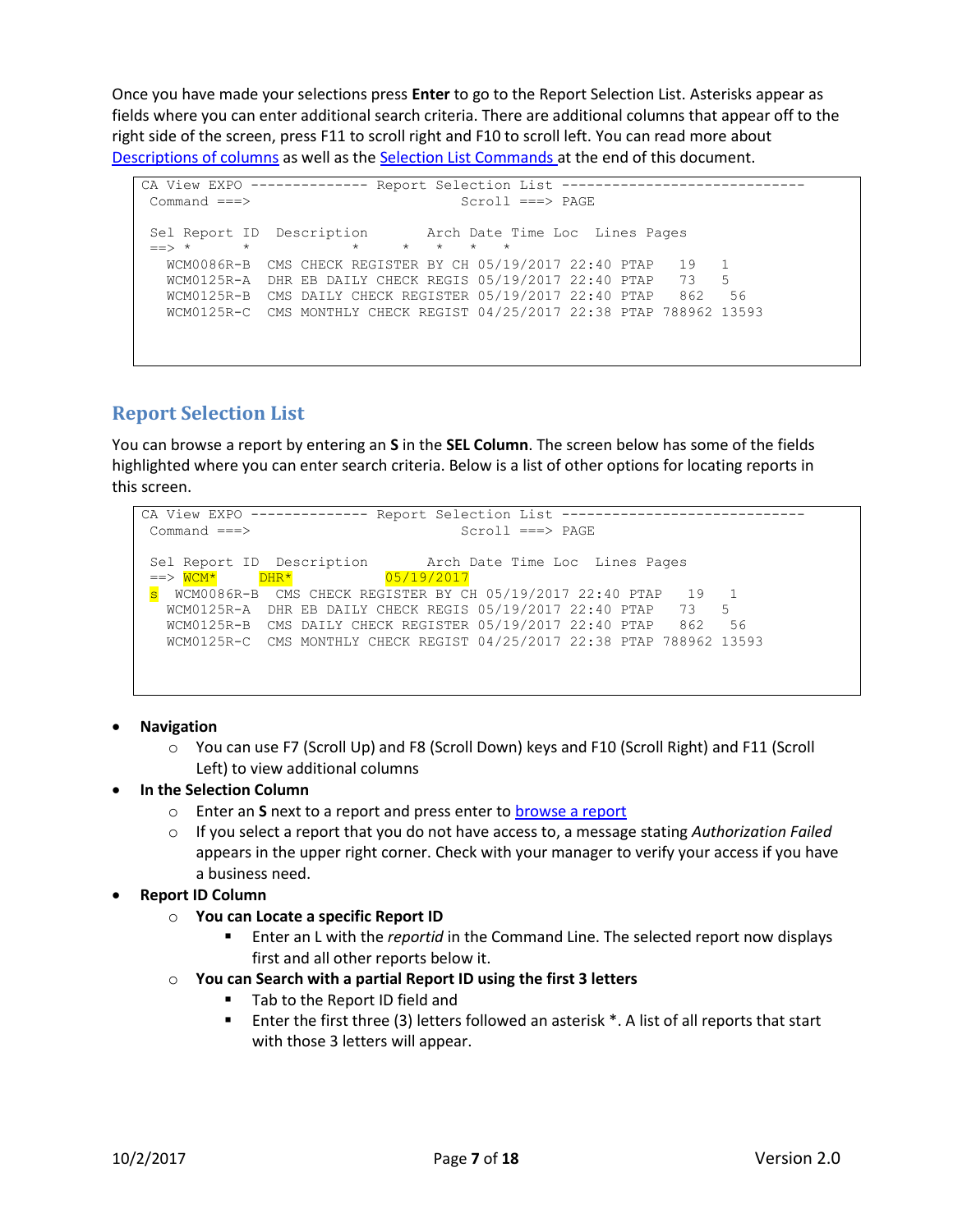#### o **If you do not know the Report ID, you can do a search under the Description column**

- Tab to the Description column and
- Enter the first word of the report name followed by an asterisk and press enter. A list of reports that begin with that word will appear.

#### **ARCH Date column**

- $\circ$  Search by date (If you do not know the Report ID or the Report Description)
	- Tab to the ARCH Date column (archival date, that is the production date)
	- Enter the desired date, a list of all reports for the date selected appears. The format is MM/DD/YYYY.

#### **Lines**

- o Lists the number of lines in the report (lines are equal to records)
- **Pages**
	- $\circ$  List the number of pages in the report. Be sure to check this field before printing as some reports are very large.

#### **Filter reports**

- o Enter search criteria in each column.
	- For example, entering WCM\* selects only WCM\*. If you want to select a specific report, you can add criteria such as Report ID, Description, and Arch Date to limit the number of reports to display.
- $\circ$  You can also begin to print a report by entering a P that displays the [CA Deliver](#page-9-0) Reprint [Attributes](#page-9-0) screen

You can read more abou[t Descriptions](#page-14-3) of columns as well as th[e Selection List Commands](#page-17-1) at the end of this document.

. . . . . . . . . . . . . . . . . . . . . . . . . . . CA View EXPO ------------- Report Selection List ------------------------------Command ===> Scroll ===> PAGE Sel Report ID Description Arch Date Time Loc Lines Pages ==> \* \* \* \* \* \* \* WCM0086R-B CMS CHECK REGISTER BY CH 05/19/2017 22:40 PTAP 19 1 WCM0125R-A DHR EB DAILY CHECK REGIS 05/19/2017 22:40 PTAP 73 5 WCM0125R-B CMS DAILY CHECK REGISTER 05/19/2017 22:40 PTAP 862 56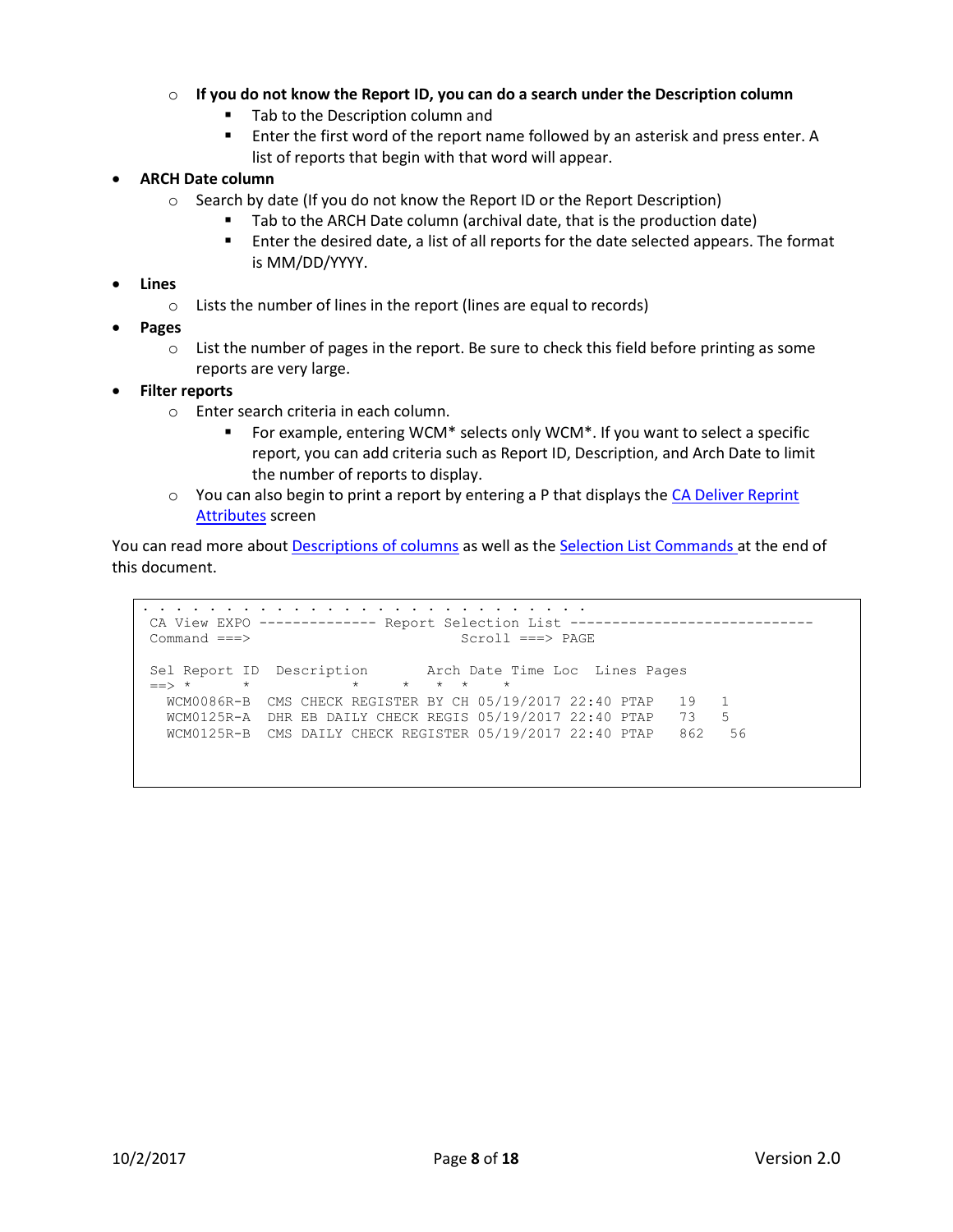## <span id="page-8-0"></span>**Browsing Reports**

You can browse a selected report by entering an **S** in the **SEL Column**; you then select a branch (if needed) and the report contents then displays on your screen.

If the branch you are in is not listed, it means that there is no any data for your branch in the requested report. Below is a sample view of a report.

```
. . . . . . . . . . . . . . . . . . . . . . . . . . .
CA View Browse - TESTRPT------------- Rec 000000000007 PG 00000001. 008. Lock 00 Col 001 080
Command ===> Test Report
06/20/17
REPORTID: TESTRPT 
   SESSION SESSION
OPENED TIME CLOSED TIME REPORT ID RECIPIENT
***************************************Top of Data*******************************************
   1917/05/31 12:21:51 1917/05/31 12:23:20 TESTRPT TESTUSER
   1917/05/31 14:50:35 1917/05/31 14:55:10 TESTRPT TESTUSER
   1917/05/31 14:55:48 1917/05/31 14:58:54 TESTRPT TESTUSER
   1917/05/31 15:14:06 1917/05/31 15:14:14 TESTRPT TESTUSER
   1917/05/31 16:07:38 1917/05/31 16:07:57 TESTRPT TESTUSER
```
You can use F7 (Scroll Up) and F8 (Scroll Down) keys and F10 (Scroll Right) and F11 (Scroll Left) to navigate the report. You can view additional [Browse Commands](#page-17-1) and Column Commands at the end of this document. Press F3 (End/Cancel) key to exit the report. While browsing, you can enter PRT in the Command Line to print the entire report (taking you to the [CA Deliver Reprint Attributes](#page-9-0) screen). Some reports are very large so know how long the report is prior to printing it. The number of pages appears on th[e Report Selection List](#page-6-0) screen.

## <span id="page-8-1"></span>**Indexed Reports (Only Available to Authorized Users)**

Some of the reports are indexed. The Page Index Selection List screen is shown below.

**NOTE:** This functionality is only available to certain users. The example below is separated into field offices.

- **Enter** an **S** next to the Branch/Section you want to view or enter an S next to \*\*\* ALL PAGES \*\*\* to view the entire report.
- If the branch you are in is not listed, it means that there is no any data for your branch in the requested report. If the index search criterion does not match any data in the requested report, a warning message of *No indexes found* appears in the top right hand column.

```
CA View EXPO ------------ Page Index Selection List ---------------------------
Command ===> Scroll ===> PAGE
 ID ---> ODC006R
Sel OFFICE
  *** ALL PAGES ***
S 040
  200
 ******************************* Bottom of Data ********************************
```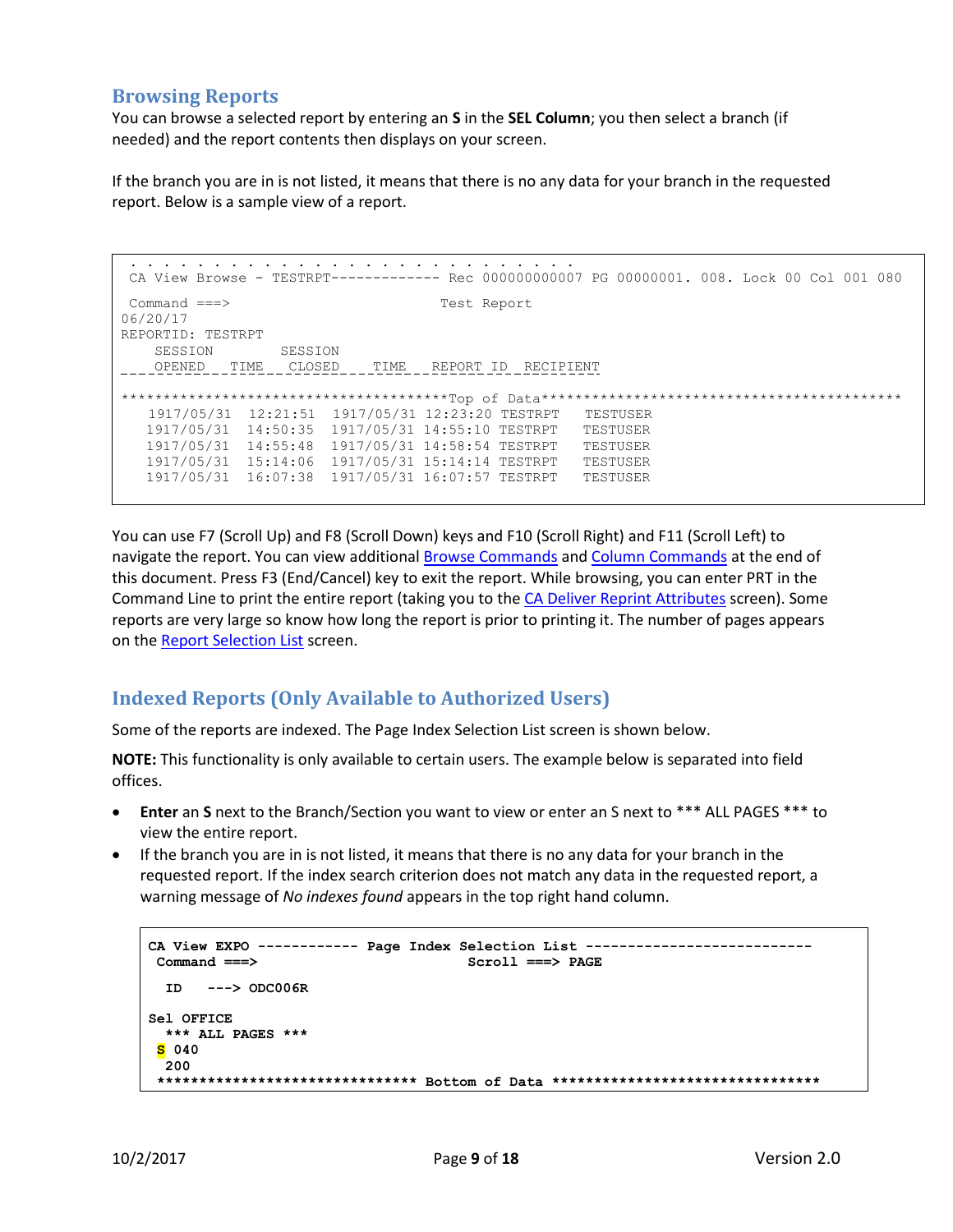## <span id="page-9-0"></span>**Printing Reports**

You can print reports while browsing them or you can print them from the Report List Selection screen. Both options take you to the [CA Deliver Reprint Attributes](#page-10-0) screen where you must configure output options. You ca[n program your F2 \(Blank\) key](#page-15-2) to be a PRT command. You must be using CA View when you program this key.

- While Browsing a report
	- o To print the entire report, you can enter **PRT** in the Command Line, displaying the [CA](#page-9-0)  [Deliver Reprint Attributes](#page-9-0)
	- $\circ$  Some reports are very large so know how long the report is prior to printing it. The number of pages appears on th[e Report Selection List](#page-6-0) screen.

```
a caracteristic construction of the contract of the contract of the contract of the contract of the contract of
CA View Browse - WCM00000-Z -- Rec 000000006 Pg 0000001.007 Lock 00 Col 001 080
 Command ===> PRT Scroll ===> PAGE 
REPORT NO: WCM00000-Z C L I E N T M A I N T E N A N C E S Y S T E
SEQUENCE: CHECK NUMBER CMS CHECK REGISTER BY CHECK NUMBER
 FOR 05/22/17 
CHECK BRANCH PR CASE CHECK CHECK 
NUMBER NUMBER CD NUMBER AMOUNT DATE NAME OF PAYEE 
********************************* Top of Data **********************************
*******1 **** 4 **0000 9.22 05/20/17 USER, FIRST 63
*******2 **** 4 **0000 22.00 05/20/17 USER, SECOND 76
```
- From the Report Selection List screen
	- o Locate a report from the list on the Report Selection List screen and enter a **P** in the **Sel** column to print it (example below)
	- $\circ$  Some reports are very large so know how long the report is prior to printing it. The number of pages appears on th[e Report Selection List](#page-6-0) screen.

```
. . . . . . . . . . . . . . . . . . . . . . . . . . .
CA View EXPO -------------- Report Selection List -----------------------------
Command ===> Scroll ===> PAGE 
Sel Report ID Description Arch Date Time Loc Lines Pages
==> WCM*  *  * * * * * * *
p WCM0086R-B CMS CHECK REGISTER BY CH 05/19/2017 22:40 PTAP 19 1
 WCM0125R-A DHR EB DAILY CHECK REGIS 05/19/2017 22:40 PTAP 73 5
 WCM0125R-B CMS DAILY CHECK REGISTER 05/19/2017 22:40 PTAP 862 56
   WCM0125R-C CMS MONTHLY CHECK REGIST 04/25/2017 22:38 PTAP 788962 13593
```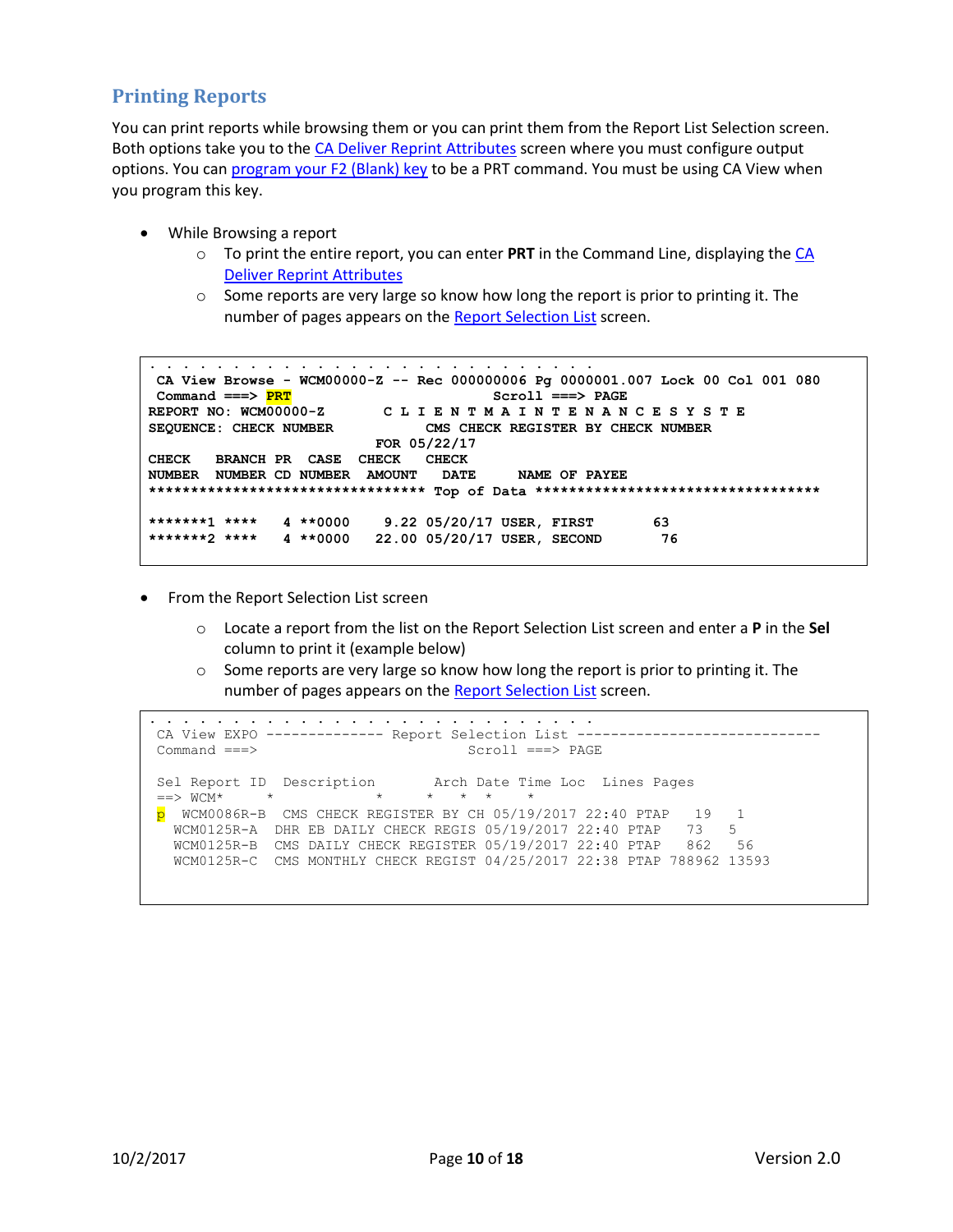## <span id="page-10-0"></span>**Configuring CA Deliver Reprint Attributes**

The CA Reprint Attribute screen must be configured for your printer setup and report output.

- 1. Enter an **\*** in the Banner field (suppresses printing a Banner page).
- 2. Class defaults to **P**.
- 3. Set DEST to your mainframe printer ID **HXXX** (if you do not know this ID, check with your subadministrator.
- 4. Leave the Writer field blank.
- 5. Optional steps:
	- a. Specify certain pages to be printed instead of the complete report by separating each page or range of pages in the list:
		- i. Specify a range as two numbers separated by a colon. For example, 1:15 will print the first 15 pages of your report.
		- ii. Specify certain pages by separating them with spaces. For example, 1 5 specifies page 1 and page 5 and 2 9 33 for pages 2, 9 and 33.
	- b. If you only need a partial page, you can specify the number of records you need to print:
		- i. Specify a range of records as two numbers separated by a colon. For example, 1:20 in the record field will print lines 1 to 20 of the report.

Press F3 (End/Cancel) key to cancel if you do not want to print. You can also mark pages to print as described in the next section [Printing Sections of report.](#page-11-0)

```
CA View EXPO -------------- CA Deliver Reprint Attributes-----------------------
Command ===> 
 ID ---> WCM00000-Z 
 Job ---> WCM0001 Jobid ---> JOB00000 
 *----------Primary-----------* 
 | |
 | BANNER ===> \star | BANNER ===>
 | CLASS ===> \frac{P}{P} | CLASS ===>
 | DEST ===> HXXX | DEST ===>
 | WRITER ===> | WRITER ===>
 *----------------------------* 
Enter optional page/record range (s):
 PAGE ===> 1:15 for page range example or
 RECORD ===> 1:20 for record range example
       Press ENTER to confirm or enter END command to cancel
```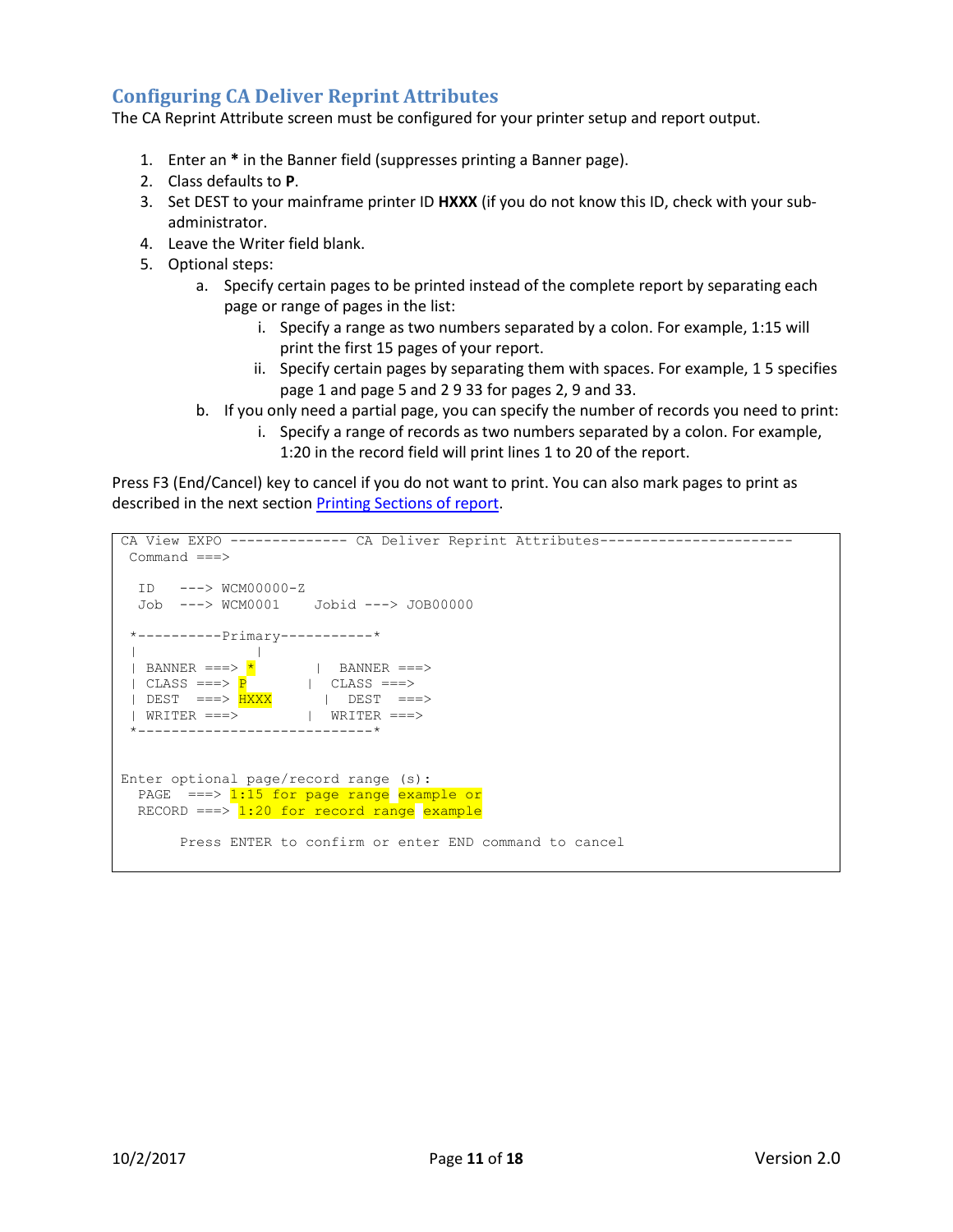## <span id="page-11-0"></span>**Printing Sections of Report**

You can select pages or parts of reports to print using the MARK command. You can also program your [F6 \(Blank\) key](#page-15-2) to be a MARK command. You must be using CA View when you program keys.

- 1. Enter **MARK** in the Command Line, the status/warning text in the upper right corner updates to *Line mark set*.
- 2. Move cursor to the first line in the report that you want to print, press Enter. The status/warning text in the upper right corner updates to indicate the location you marked in the report.
- 3. Move your cursor back to the Command Line, and enter **MARK**, **do not press Enter**.
- 4. Move your cursor to the last line you want to print, **do not press Enter**.
- 5. Move your cursor back to the Command Line and press Enter, the status/warning text in the upper right corner updates to *Line mark completed*.
- 6. Move your cursor back to the Command Line and enter **PRT**, press **Enter**.

**NOTE:** Once you MARK sections of a report, you cannot clear them. You must exit the report, select it, open it again, and then create a new MARK.

**CA View Browse - WCM00000-Z -- Rec 000000006 Pg 0000001.007 Lock 00 Col 001 080** Command ===> **MARK** Scroll ===> PAGE **REPORT NO: WCM00000-Z C L I E N T M A I N T E N A N C E S Y S T E SEQUENCE: CHECK NUMBER CMS CHECK REGISTER BY CHECK NUMBER FOR 05/22/17 CHECK BRANCH PR CASE CHECK CHECK NUMBER NUMBER CD NUMBER AMOUNT DATE NAME OF PAYEE \*\*\*\*\*\*\*\*\*\*\*\*\*\*\*\*\*\*\*\*\*\*\*\*\*\*\*\*\*\*\*\*\* Top of Data \*\*\*\*\*\*\*\*\*\*\*\*\*\*\*\*\*\*\*\*\*\*\*\*\*\*\*\*\*\*\*\*\*\* \*\*\*\*\*\*\*1 \*\*\*\* 4 \*\*0000 9.22 05/20/17 USER, FIRST 63 \*\*\*\*\*\*\*2 \*\*\*\* 4 \*\*0000 22.00 05/20/17 USER, SECOND 76 \*\*\*\*\*\*\*3 \*\*\*\* 4 \*\*0000 22.00 05/20/17 USER, THIRD 34**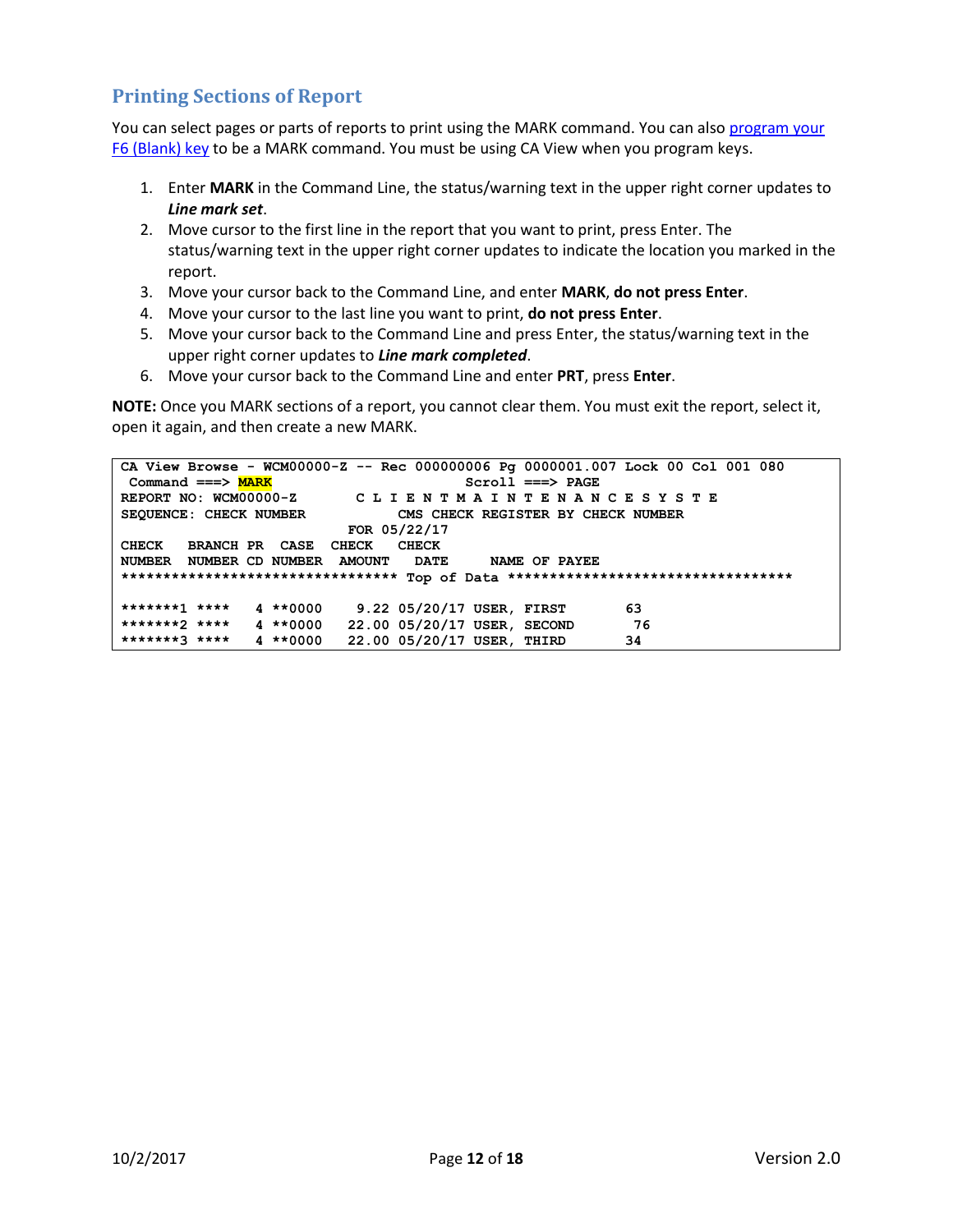- 7. The [CA Deliver Reprint Attributes](#page-10-0) screen appears (below).
	- a. Enter an \* in the Banner field to suppress the banner page
	- b. Class is always P
	- c. Set DEST to your mainframe printer ID HXXX
	- d. Writer field leave blank
	- e. You cannot Enter optional page/record ranges since you are using the MARK to print a specific section
	- f. Press Enter to print
	- g. After the section prints, your screen returns to the report view you requested to be printed. *Sysout printed* appears in the upper right hand corner of the display.

```
CA View EXPO -------------- CA Deliver Reprint Attributes --------------------
Command ===> 
 ID ---> WCM00000-Z 
 Job ---> WCM0000 Jobid ---> JOB00000 
 *----------Primary-----------* 
 | |
 | BANNER ===> \star | BANNER ===>
 | CLASS ===> \frac{P}{P} | CLASS ===>
 | DEST ===> HXXX | DEST ===>
 | WRITER ===> | WRITER ===>
*----------------------------* 
Enter optional page/record range (s):
 PAGE ===>
 RECORD ===>
       Press ENTER to confirm or enter END command to cancel
```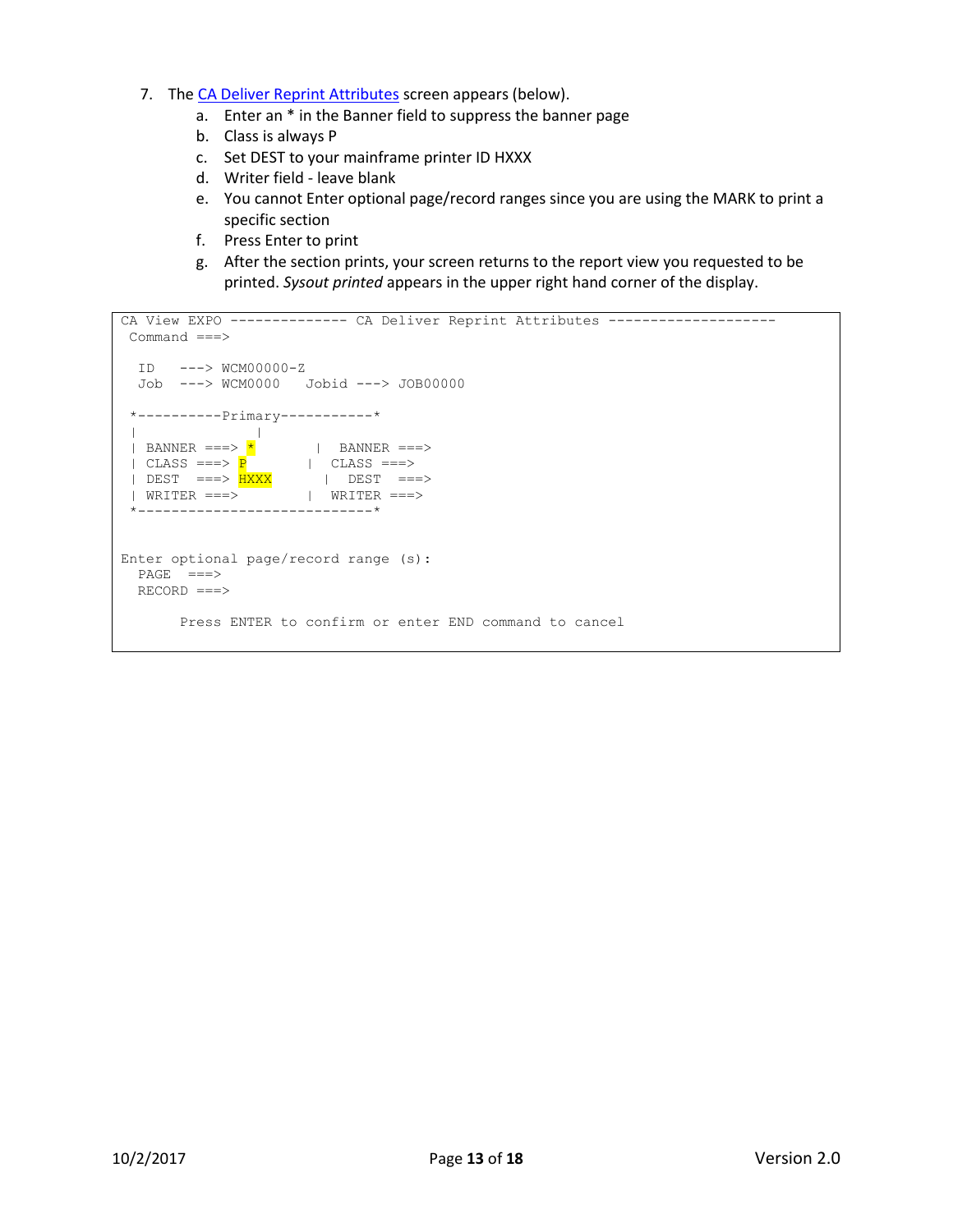## <span id="page-13-0"></span>**Using Programmed Function Keys to Print Sections of a Report**

You can also [program your F6 \(Blank\) key](#page-15-2) to be a MARK command and your F2 (SPLIT) key to be a PRT command. You must be using CA View when you program this key. Jump to th[e program function keys](#page-15-2) procedure to set this up.

- 1. Move cursor to the first line in the report that you want to print, **press F6** (MARK).The status/warning text in the upper right corner updates to *Line mark set*.
- 2. Move your cursor to the last line you want to print, **press F6** (MARK). The status/warning text in the upper right corner updates to *Line mark completed*.
- 3. **Press F2** (PRT) to print. The [CA Deliver Reprint Attributes](#page-10-0) screen appears. If you have previously configured printing options, you can press Enter to continue printing.

**NOTE:** Once you MARK sections of a report, you cannot clear them. You must exit the report, select it, open it again, and then create a new MARK.

## <span id="page-13-1"></span>**Switching Dist IDs**

If you have access to more than one Distribution ID, you can switch to another by entering *MODE (Dist ID name)*, such as HWB0000 in the command line. The Dist ID updates to show the ID you are accessing.

```
CA View EXP -- Primary Selection for SYSZN.CVDG.OEDR --------------------------
 Command ===> MODE HWB0000
Distribution ID ---> HWB1234
```

```
CA View EXP -- Primary Selection for SYSZN.CVDG.OEDR --------------------------
 Command ===>
```
**Distribution ID ---> HWB0000**

### <span id="page-13-2"></span>**Logging out of CA View**

To return to the main screen press F4 (Primary Search Screen) or press F3 (End\Cancel) key until you see "EBCXMM03 Connected program ended normally".

You can either

- Enter the screen name for another task and continue working.
- Enter "OFF" and to return you to the login page for CICS.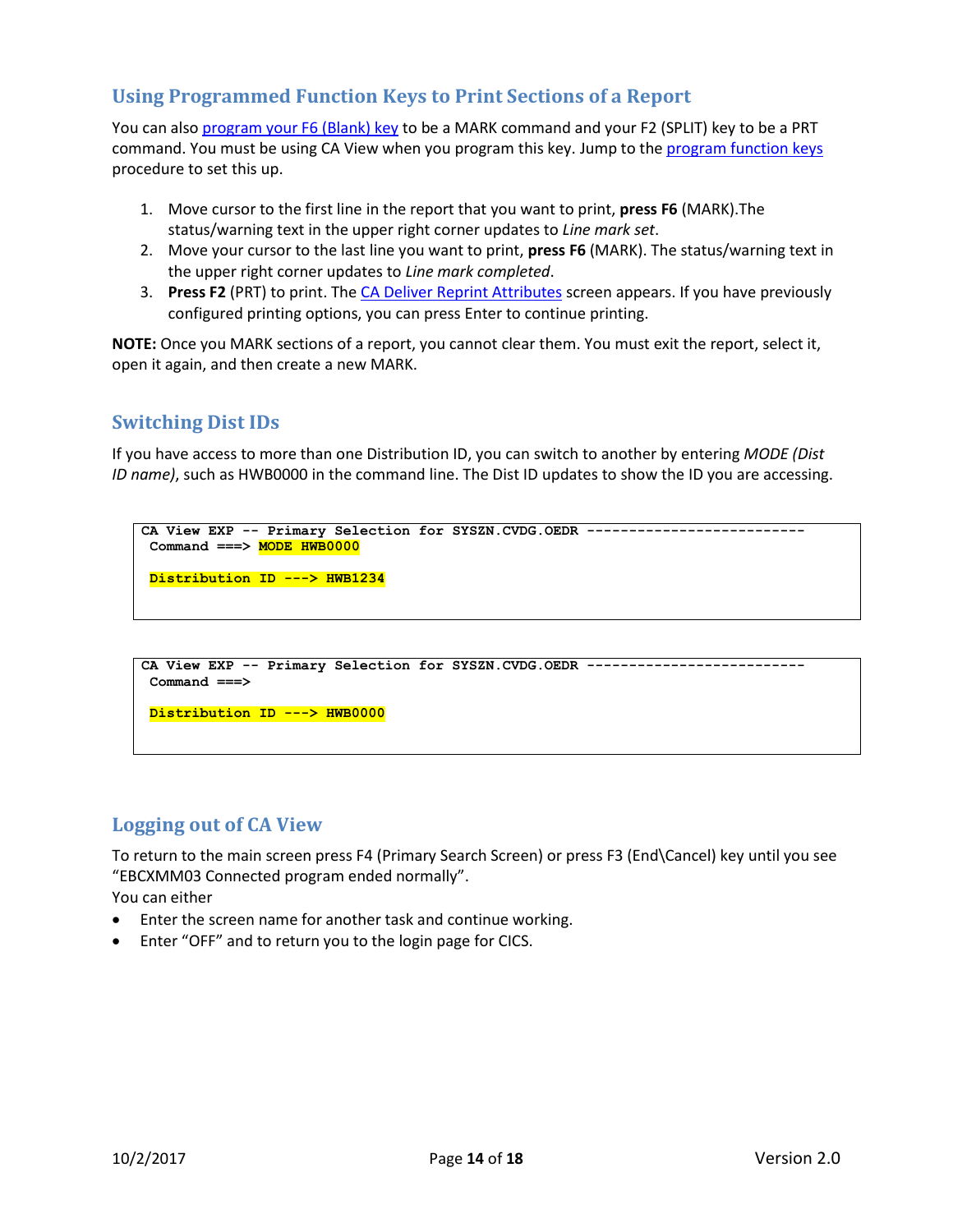## <span id="page-14-0"></span>**Programming Function Keys**

You can program functions keys to perform certain tasks in CA View but you must program them while you are using CA View.

- 1. Enter **KEYS** on the Command Line, and press Enter. The current list of function keys and their assigned commands appears. (Optional) Press Enter to view F13 – F24 if you have a keyboard with 24 function keys.
- 2. Move your cursor to the function key that you want reprogram.
- 3. Enter the name of the new command over the old command. Such as replacing SPLIT with **PRT**, press Enter and then F3 to exit. The new value is saved and remains active until the value is changed again.

### <span id="page-14-1"></span>**Description of columns**

| Sel                    | Selection - enter "S" to select a report (see more descriptions below) |  |  |  |
|------------------------|------------------------------------------------------------------------|--|--|--|
| <b>Distribution ID</b> | Name of the User group where the desired report is located             |  |  |  |
| <b>Description</b>     | Description of the report                                              |  |  |  |
| <b>Report ID</b>       | Name of the report                                                     |  |  |  |
| <b>Dest</b>            | Name of the mainframe printer that you are assigned to                 |  |  |  |
| <b>Class</b>           | Always a "P"                                                           |  |  |  |
| <b>Arch Date</b>       | Archive date                                                           |  |  |  |
| Time                   | Time                                                                   |  |  |  |
| <b>Loc</b>             | Location of the report                                                 |  |  |  |
| Lines                  | Number of Records in the report                                        |  |  |  |
| Pages                  | Number of pages in the report                                          |  |  |  |
|                        |                                                                        |  |  |  |

### <span id="page-14-3"></span>**Selection Codes and Descriptions**

Selection codes are entered under the **Sel** column on the far left side of the CA View Report Selection screen.

|   | Select output for browsing using the default logical view                  |
|---|----------------------------------------------------------------------------|
| D | Print using the Print Attribute panel.                                     |
| v | First displays the View Selection panel, then displays output for browsing |

## <span id="page-14-2"></span>**Selection List Commands**

CA View provides a set of Selection List commands that operate in CA View Selection Lists:

| <b>REDISP (Redisplay)</b> | Refreshes the screen-display of the Sysout or Report Selection List if you<br>enter <b>REDISP ON</b> in the Command Line of a selection list; press Enter to<br>invoke this function. |
|---------------------------|---------------------------------------------------------------------------------------------------------------------------------------------------------------------------------------|
| <b>SORT</b>               | Sorts the selections list (SORT field1 field2) See Description of Columns for<br>field names.                                                                                         |
| <b>KEYS</b>               | Enter the KEYS command at the Command Line to display and optionally<br>update with other commands (for example, the retrieve command can be<br>entered)                              |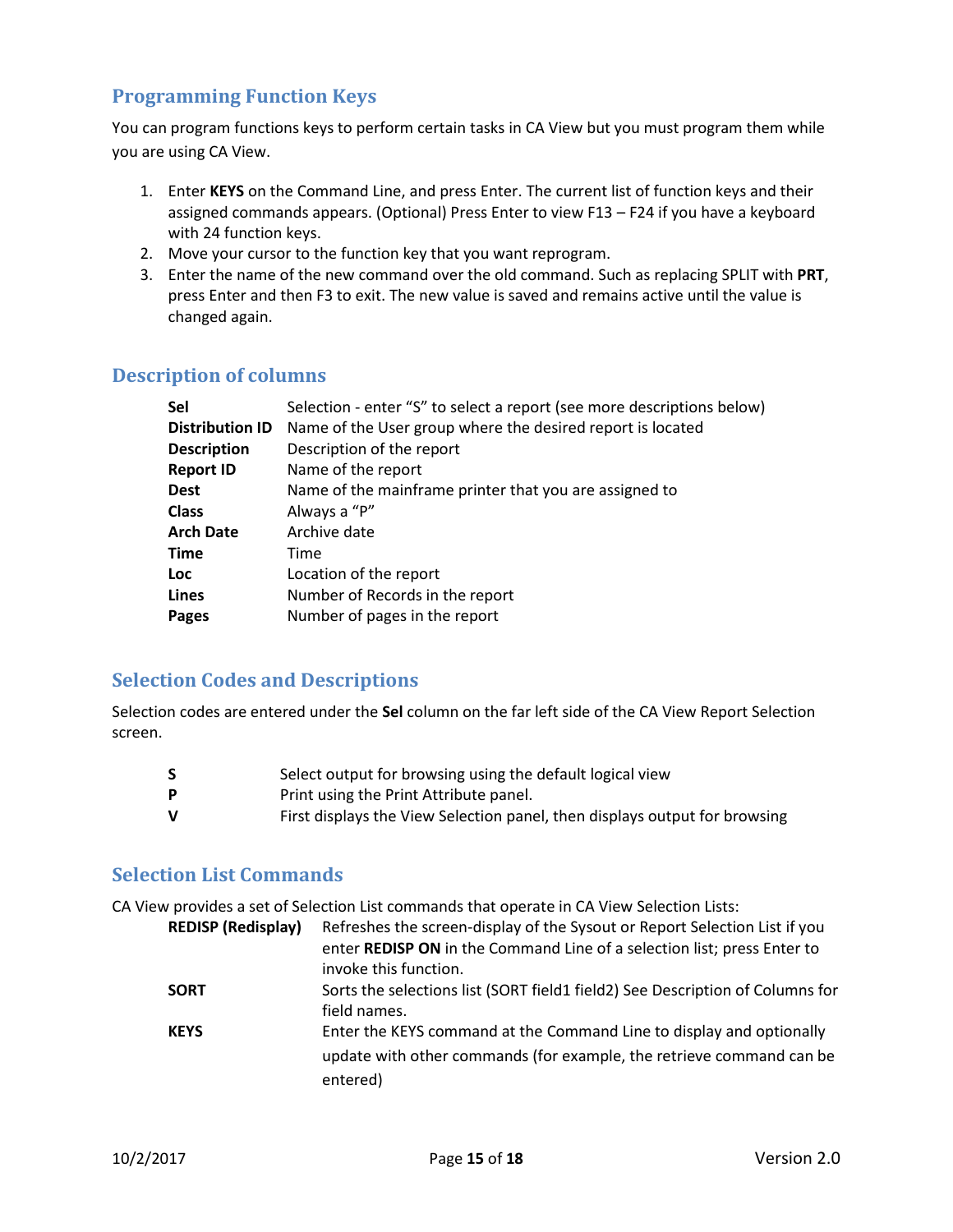#### <span id="page-15-0"></span>**Printer commands**

- **PRIM** Enter PRIM at the Print Attribute Panel to show the smaller primary printer box with Banner, Class, Dest, and Writer only.
- **ALT** Enter ALT at the Print Attribute Panel to show the smaller alternate printer box with Banner, Class, Dest, and Writer only.

#### <span id="page-15-1"></span>**Main Function Keys**

- **F1** Help
- **F2** Split (You can [reprogram for PRT command\)](#page-15-2)
- **F3** End/cancel Back up/exit one screen
- **F4** Return to primary search screen
- **F5** Repeats a Find command (relocate or look again, must have a previous find command)
- **F6** Blank (You can [program for MARK command\)](#page-15-2)
- **F7** Scroll up (Page up/backward)
- **F8** Scroll down (Page down/forward)
- **F9** SWAP b is an invalid function in CA View
- **F10** Scroll Right (Page Left)
- **F11** Scroll Left (Page Right)
- **F12** Cursor returns the cursor to the Command Line

**NOTE:** The function key assignments do not appear on the screen. You can only view them entering **KEYS** on the Command Line while in CA View.

#### <span id="page-15-2"></span>**Browse Commands**

| <b>COLUMNS (COL)</b><br>FIND(F) | Displays column numbers with a rule across the screen<br>Finds and displays a character string. You limit find to columns,                      |  |  |
|---------------------------------|-------------------------------------------------------------------------------------------------------------------------------------------------|--|--|
|                                 | examples:                                                                                                                                       |  |  |
|                                 | Command ===> find target-string 1 20                                                                                                            |  |  |
|                                 | (May not be available to all users)                                                                                                             |  |  |
|                                 | Command $==$ find option prev suffix 20 40                                                                                                      |  |  |
|                                 | (May not be available to all users)                                                                                                             |  |  |
|                                 | Optional parameters: ALL, FIRST, LAST, NEXT, PREV, X, XALL                                                                                      |  |  |
|                                 | (XALL to display only found items)                                                                                                              |  |  |
|                                 | You can control the kind of string to be matched by entering<br>one of the following optional parameters: CHARS, PREFIX,<br><b>SUFFIX, WORD</b> |  |  |
| <b>LOCATE</b>                   | Scrolls directly to a specific record/page, absolute or relative number                                                                         |  |  |
|                                 | Command: LOC xxx PAGE                                                                                                                           |  |  |
| <b>MARK</b>                     | Marks records/pages for printing                                                                                                                |  |  |
| <b>NEXT</b>                     | Skips to the beginning of the next data set in the SYSOUT Group while                                                                           |  |  |
|                                 | browsing the entire SYSOUT Group.                                                                                                               |  |  |
| <b>PREV</b>                     | Skips to the beginning of the previous data set in the SYSOUT Group<br>while browsing the entire SYSOUT Group.                                  |  |  |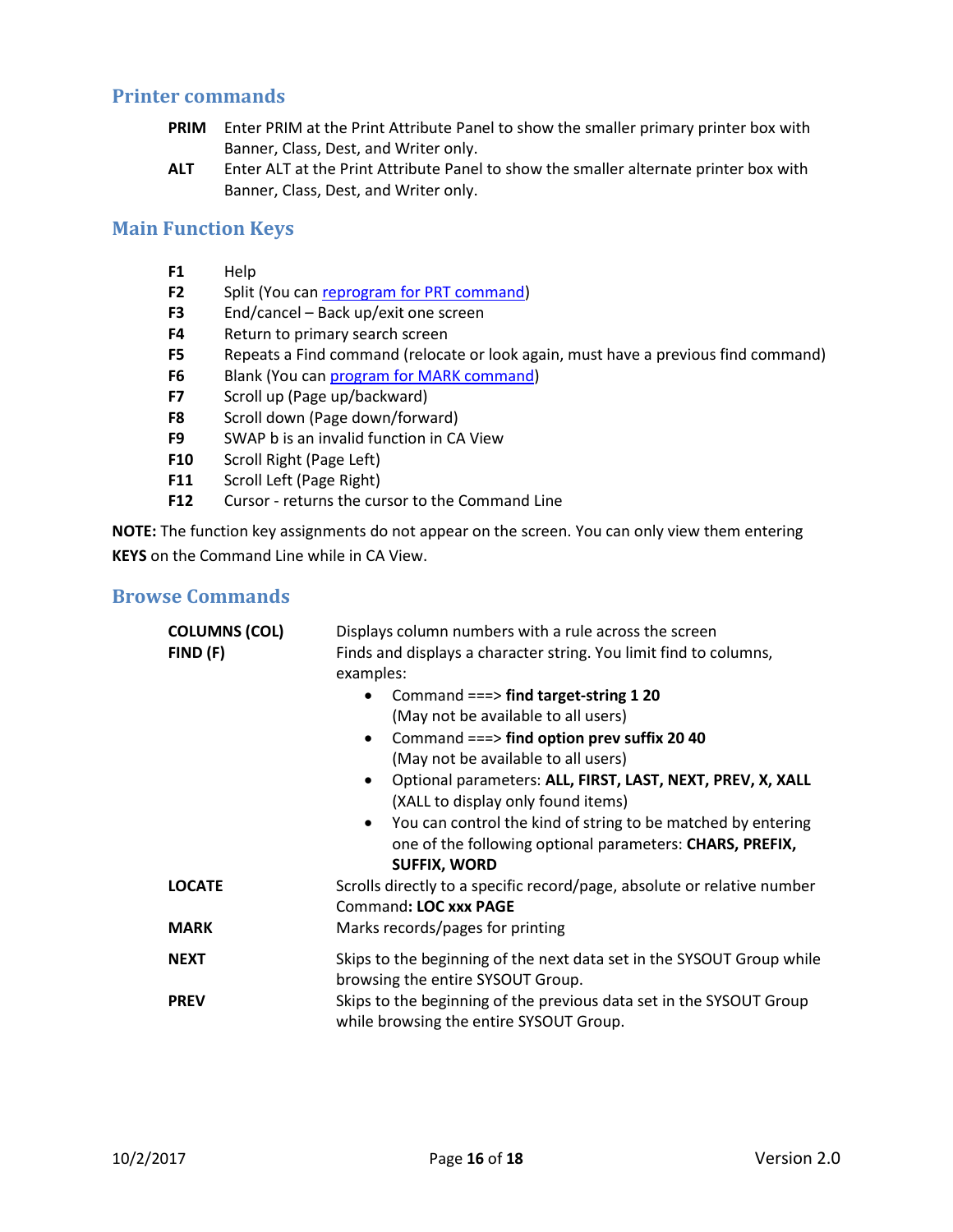## <span id="page-16-0"></span>**Column Commands**

Use the COLUMNS command to display a column line on the first line of the scrollable SYSOUT data area. This command can be abbreviated as COLS or COL.

#### **Examples**

This command turns the columns line display on: Command ===> **COLS** 

This command turns the columns line display off: Command ===> **COLS OFF** 

The columns line remains at the top of the data display and is useful in identifying the columns to be used with the FIND command.